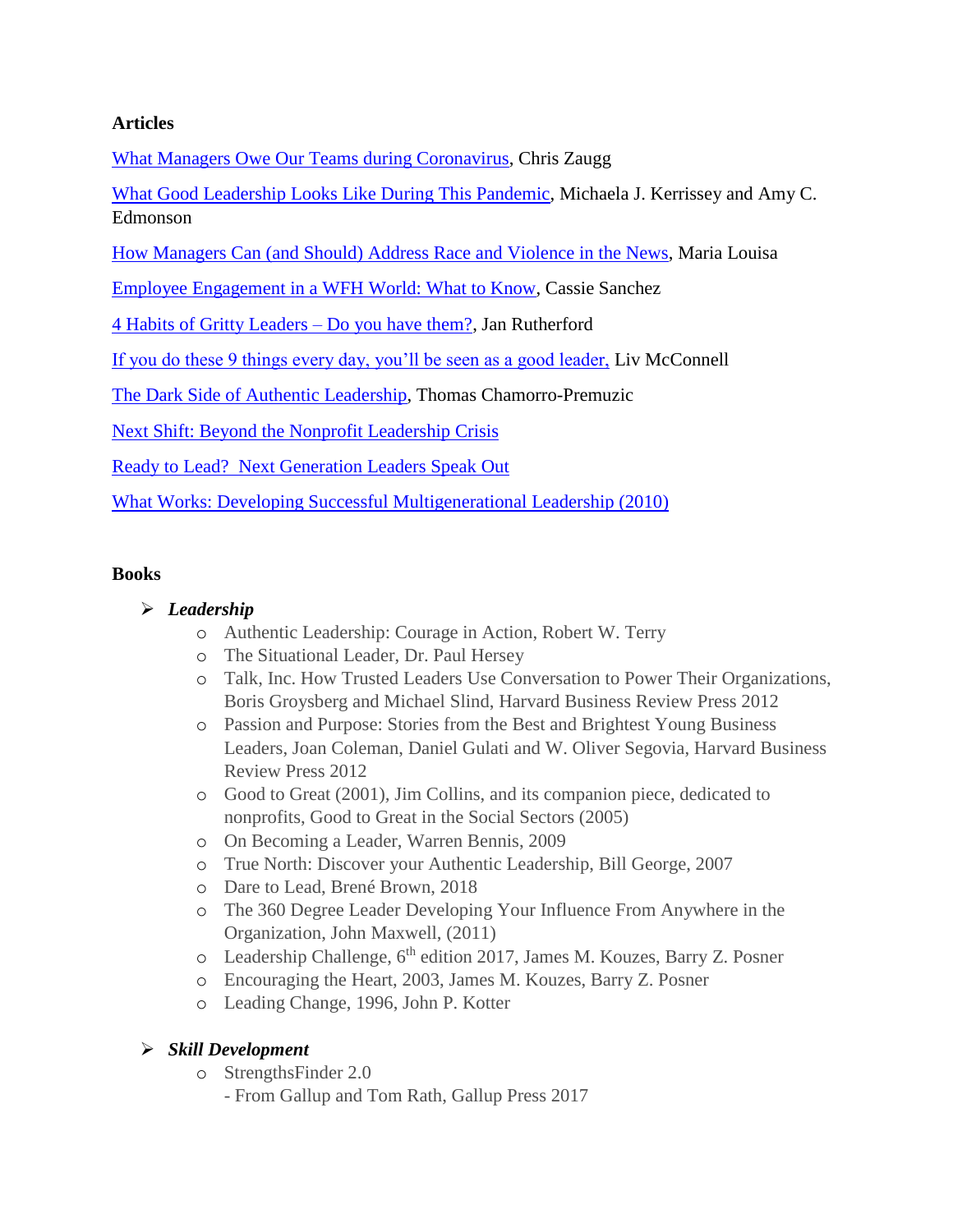- o Learning Journeys, edited by Marshall Goldsmith, Beverly Kaye, and Ken Shelton
- o Self-Renewal: The Individual and the Innovative Society, John W. Gardner
- o Brain Power: Learn to Improve Your Thinking Skills, Karl Albrecht
- o Head First: The Biology of Hope and Healing Power of the Human Spirit, Norman Cousins
- o Head First: The Biology of Hope and Healing Power of the Human Spirit, Norman Cousins
- o May Cause Miracles: A 40-Day Guidebook of Subtle Shifts for Radical Change and Unlimited Happiness, Gabrielle Bernstein
- o The Deadly Sins of Employee Retention, Mark Murphy and Andrea Burgio-Murphy, 2006
- o Who Moved MY Cheese?, Dr. Spencer Johnson, 2006
- o Managing the Non-Profit Organization, Peter Drucker,1992

### **Websites**

- o [Community](http://www.communityactionpartnership.com/) Action Partnership (CAP) *The nonprofit, national membership organization representing the interests of the 1,100 Community Action Agencies (CAAs) across the country*
- o Community Action Program Legal Services [\(CAPLAW\)](http://www.caplaw.org/) *Provides effective legal education and assistance that enables Community Action Agencies to enhance their capacity to operate legally sound organizations.*
- o National Association for State [Community](http://www.nascsp.org/) Services Programs (NASCSP) *NASCSP members are state administrators of the U.S. Department of Health and Human Services Community Services Block Grant (CSBG) and the U.S. Department of Energy's Weatherization Assistance Program (DOE/WAP).*
- o The [Nonprofit](http://www.nonprofitquarterly.org/) Quarterly
- o The [Bridgespan](http://www.bridgespan.org/) Group *A nonprofit advisor and resource for mission-driven organizations and philanthropists*
- o [Virtual](http://www.virtualcap.org/) CAP *Virtual CAP provides an in-depth look at innovative programs and projects developed by Community Action Agencies around the United States.*
- o blue [avocado](http://www.blueavocado.org/category/topic/board-cafe) *Practical, provocative and fun food-for-thought for nonprofits*
- o [Coalition](http://www.chn.org/) on Human Needs *An alliance of national organizations working together to promote public policies which address the needs of low-income and other vulnerable populations.*
- o Center for [American](http://www.americanprogress.org/) Progress *An independent nonpartisan educational institute dedicated to improving the lives of Americans through progressive ideas and action.*
- o <https://leadershipfreak.blog/>